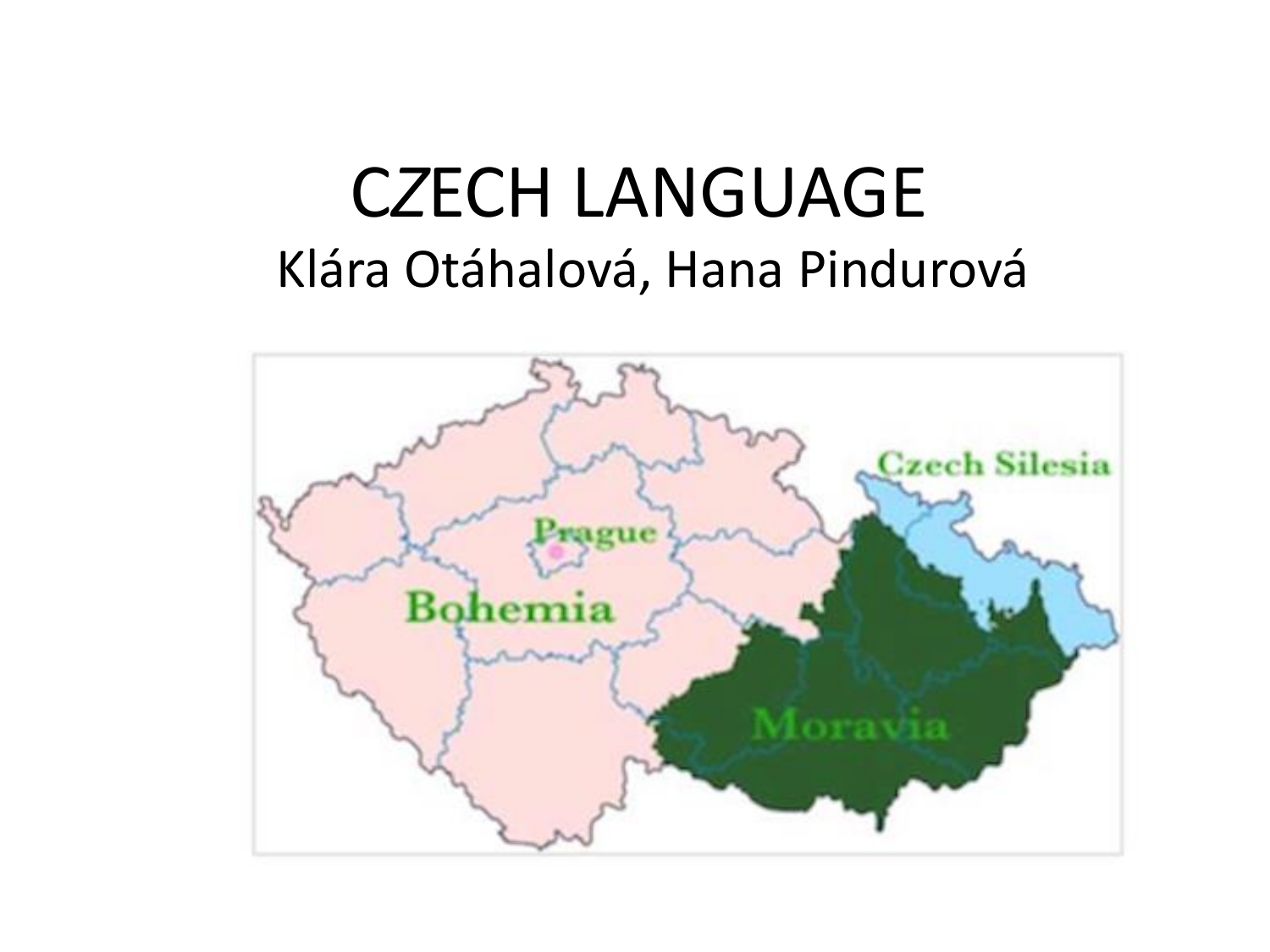#### CZECH LANGUAGE

- Belongs to the Indo Europan languages.
- Czech is Slavic language and it belongs to the western branch.
- Czech people use Latin letters.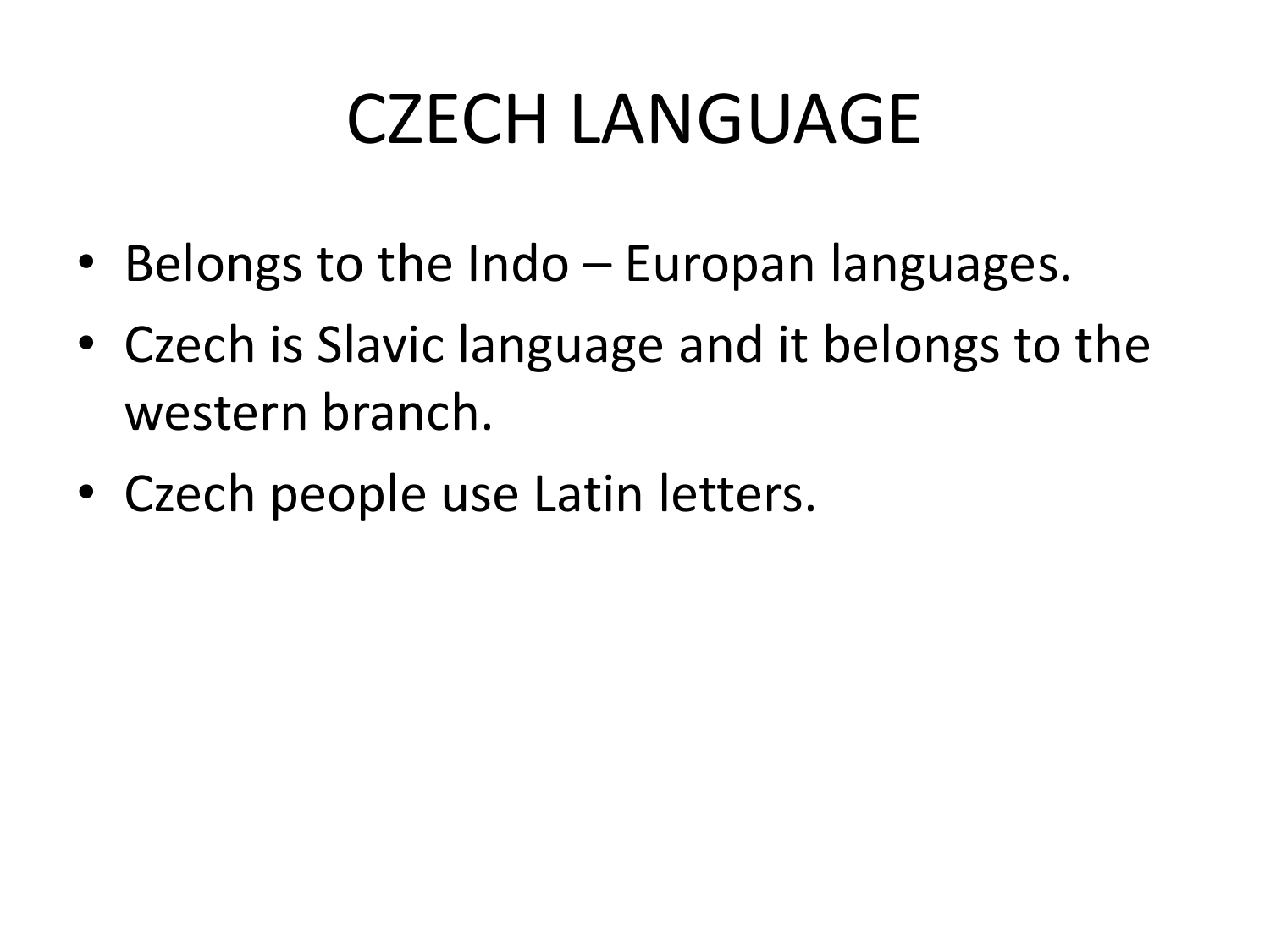#### **SLAVIC**

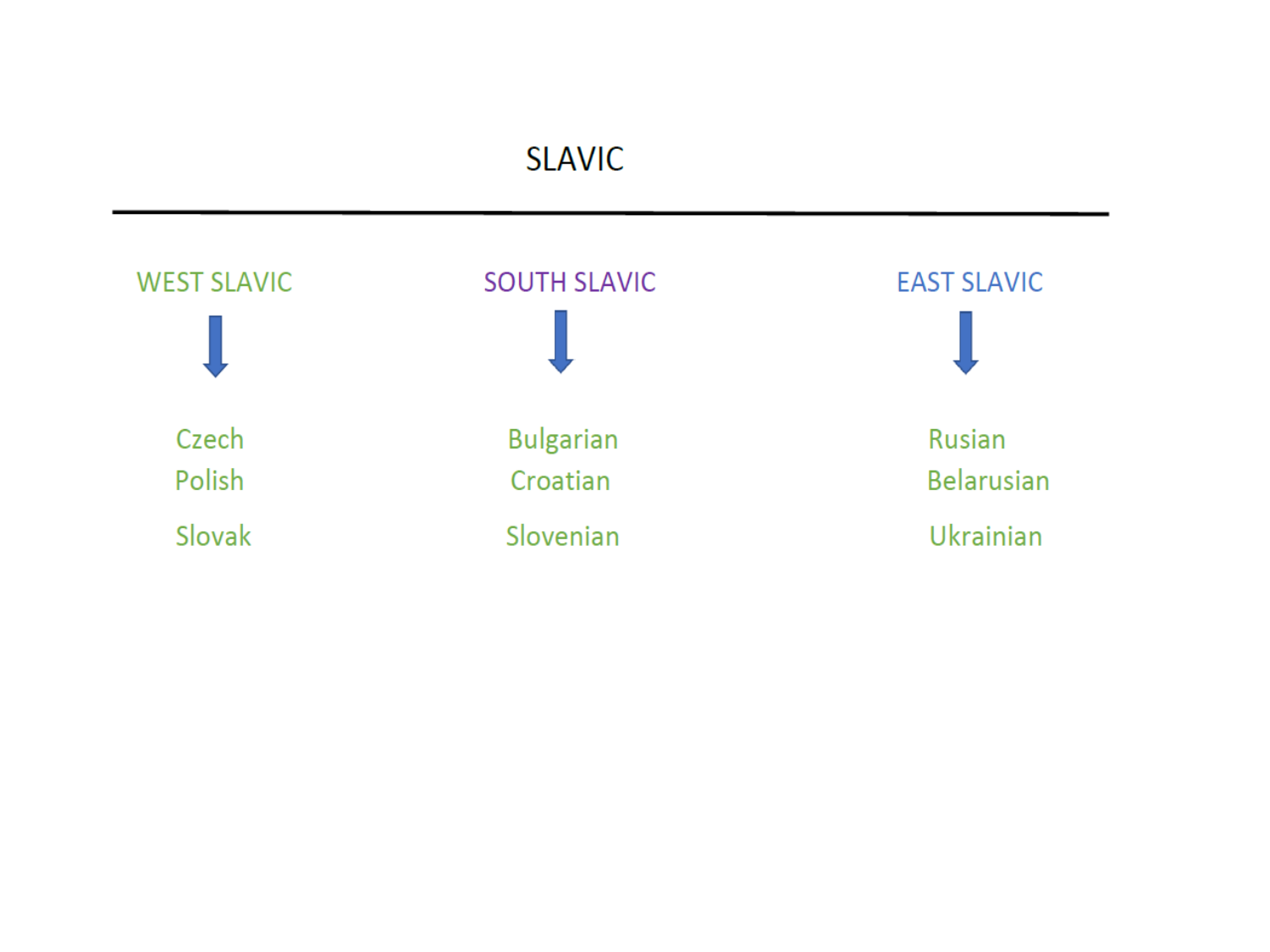## CZECH ALPHABETH

If you want, you can repeat after us.

| $\overline{\mathsf{A}}$ | G             | N                    | $\check{\mathsf{S}}$    | Z                    |
|-------------------------|---------------|----------------------|-------------------------|----------------------|
| B                       | $\mathsf{H}%$ | Ň                    | $\mathsf T$             | $\check{\mathsf{Z}}$ |
| $\mathsf C$             | <b>CH</b>     | $\overline{O}$       | Ť                       |                      |
| $\check{\mathsf{C}}$    |               | P                    | $\bigcup$               |                      |
| D                       | $\int$        | $\overline{Q}$       | $\overline{\mathsf{V}}$ |                      |
| $\check{D}$             | K             | R                    | W                       |                      |
| E                       |               | $\check{\mathsf{R}}$ | $\overline{\mathsf{X}}$ |                      |
| F                       | M             | S                    | $\overline{\mathsf{V}}$ |                      |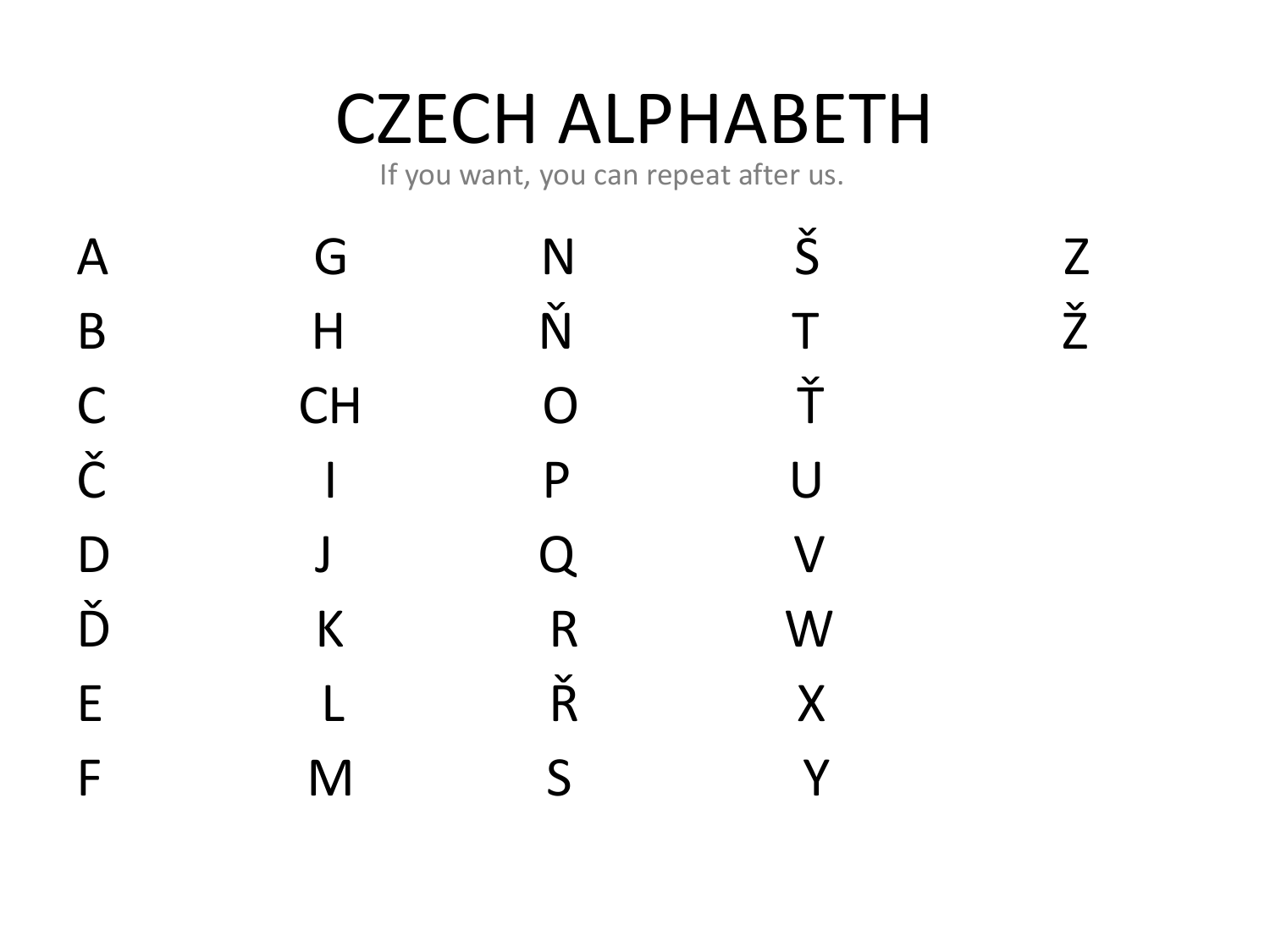#### ANIMALS IN CZECH LANGUAGE



a cat kočka





a rabbit králík



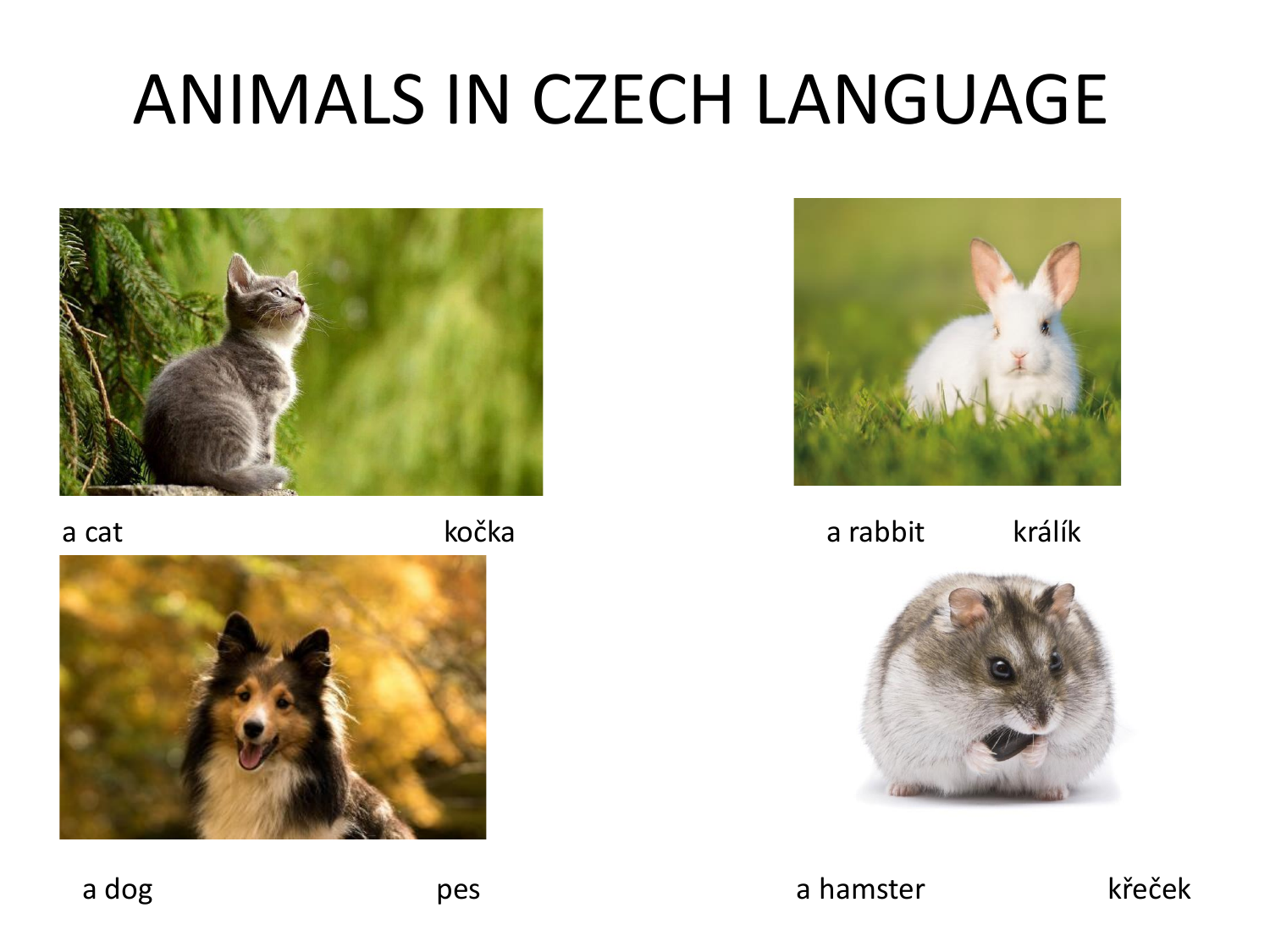

a sheep ovce

















a horse kůň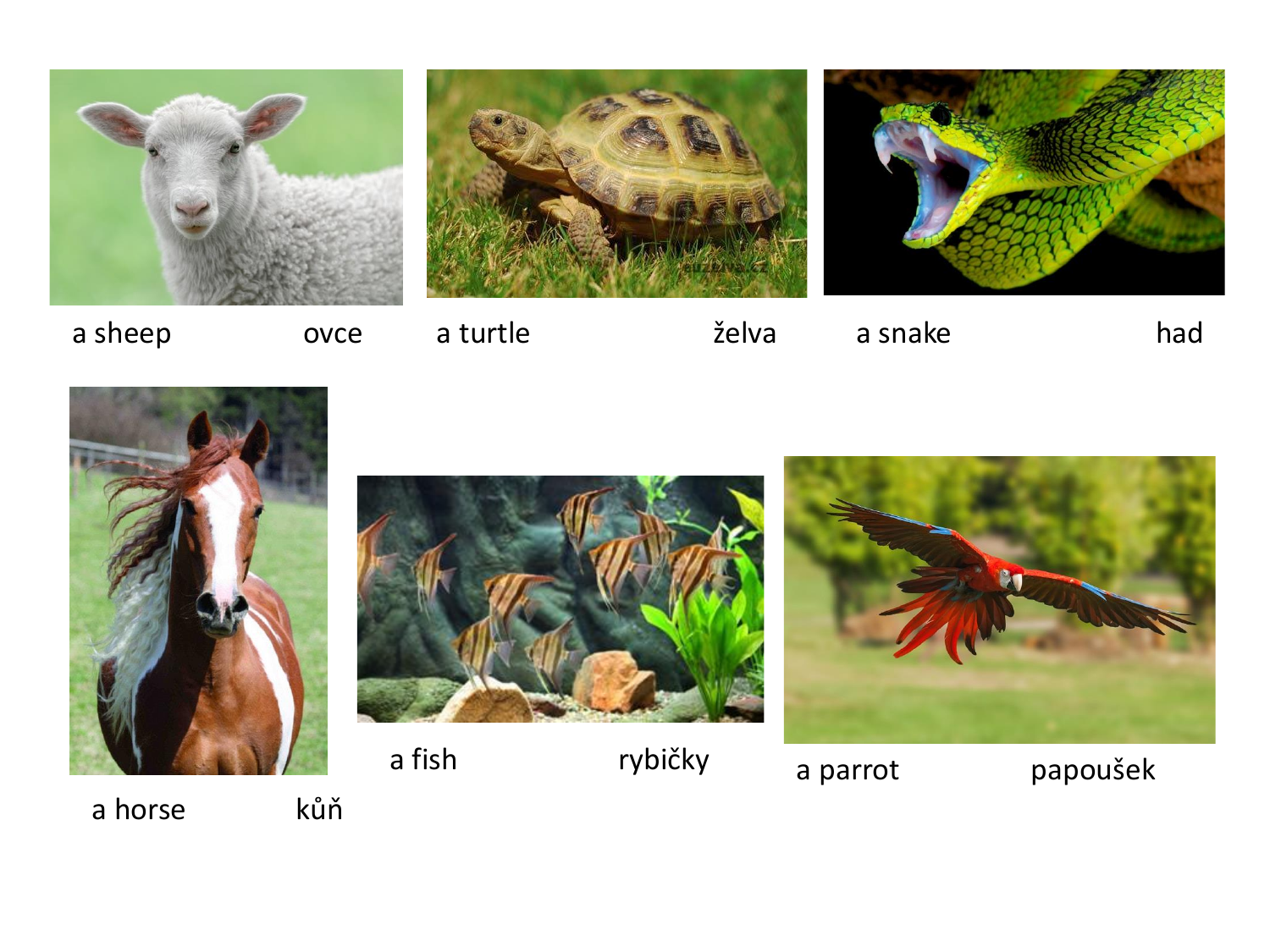# SYNONYMS

- Coloured = barevný/duhový
- Cold = studený/chladný
- Slim = štíhlý/hubený
- Nice = pěkný/hezký
- Trousers = kalhoty/gatě
- Bottle = láhev/flaška
- War = válka/bitva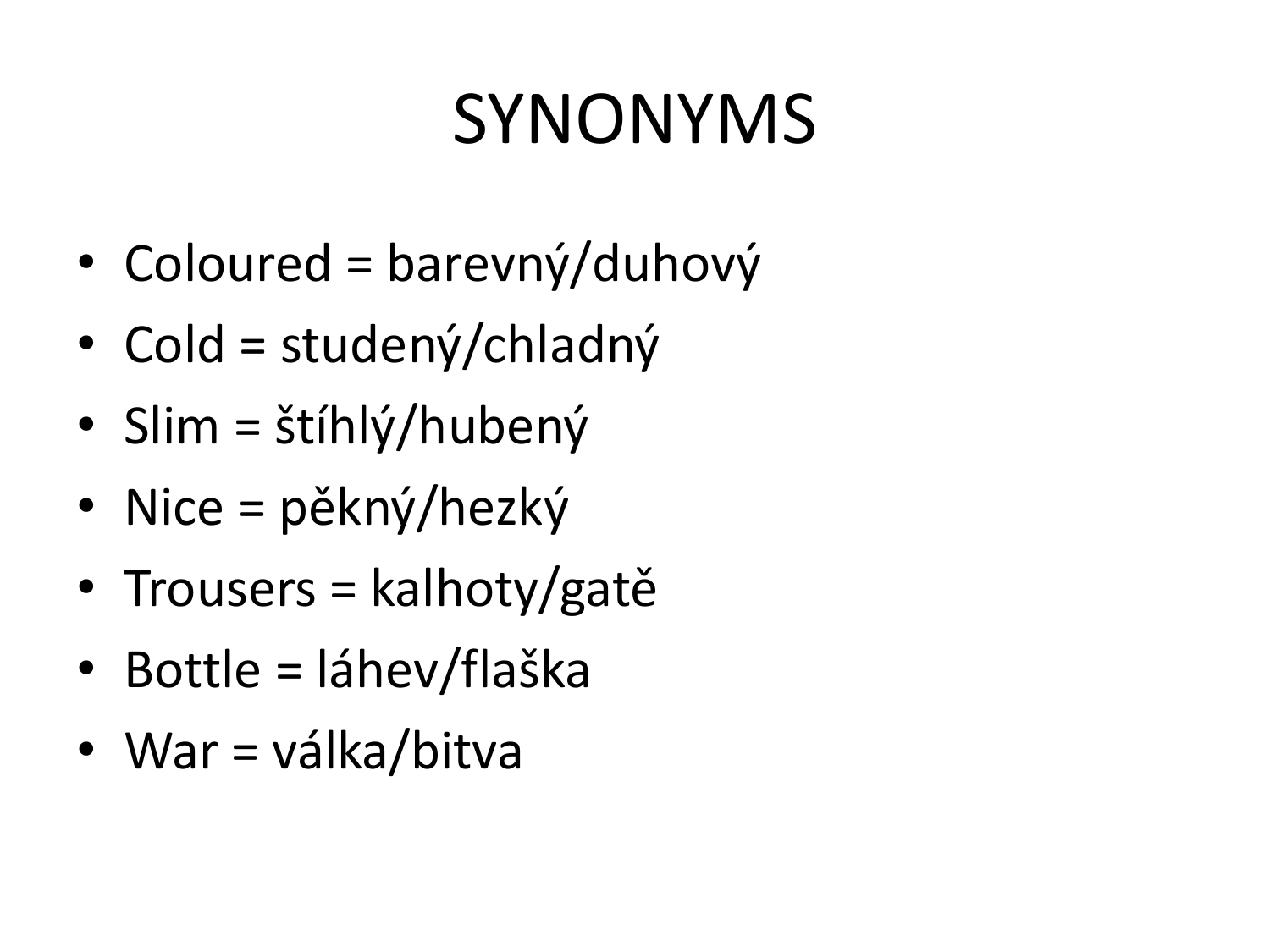#### DIALECT

• Each region has a special expression for some words.

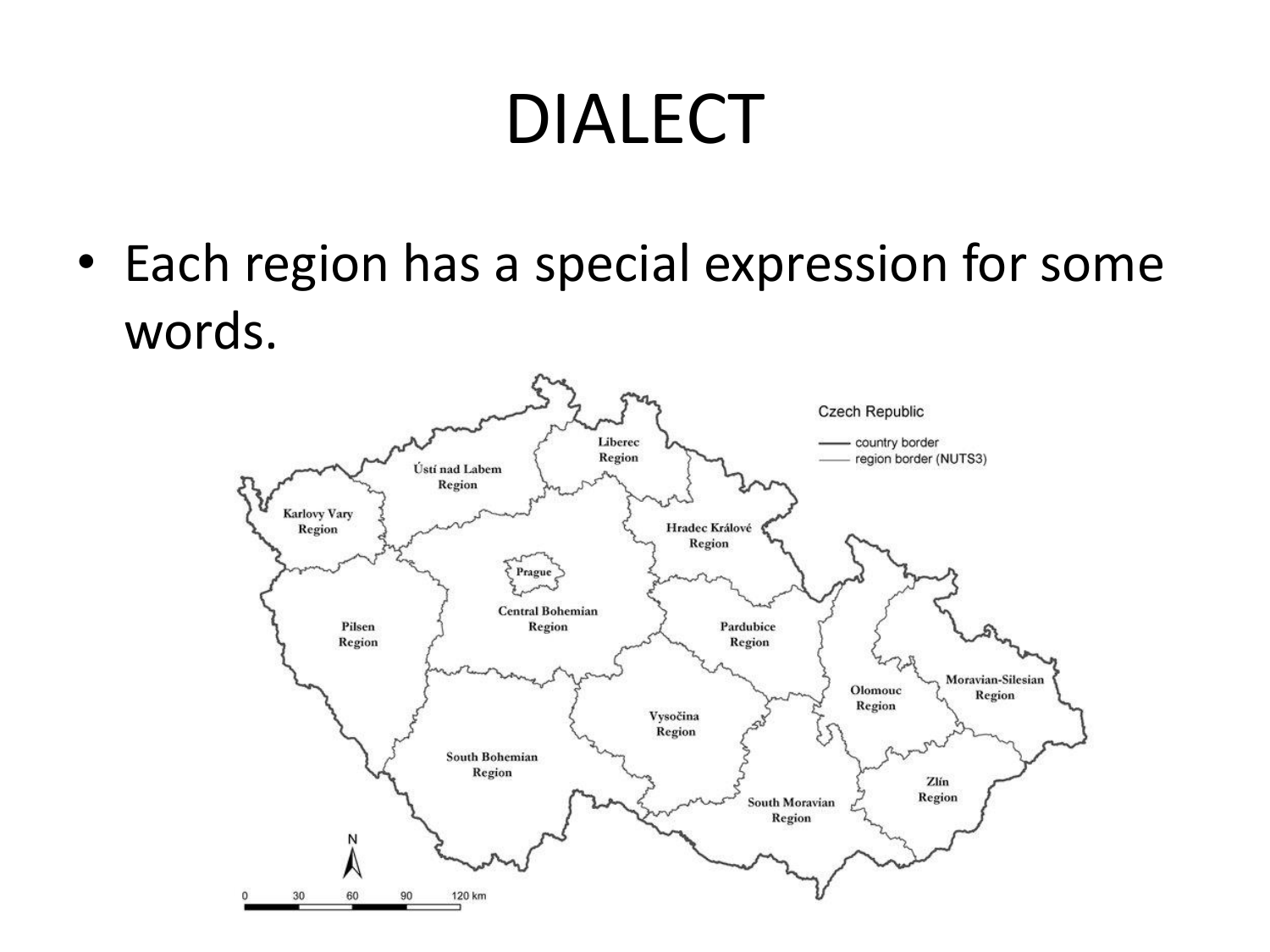#### **DIALECT**

| <b>In English</b> |
|-------------------|
| hole              |
| light up          |
| chicken           |
| rat               |
| beer glass        |
| stone             |

| <b>In Czech</b> | In dialect |  |
|-----------------|------------|--|
| díra            | d'uzna     |  |
| rozsviť         | rožni      |  |
| slepice         | kura       |  |
| potkan          | šťur       |  |
| půllitr         | krýgl      |  |
| kámen           | šutr       |  |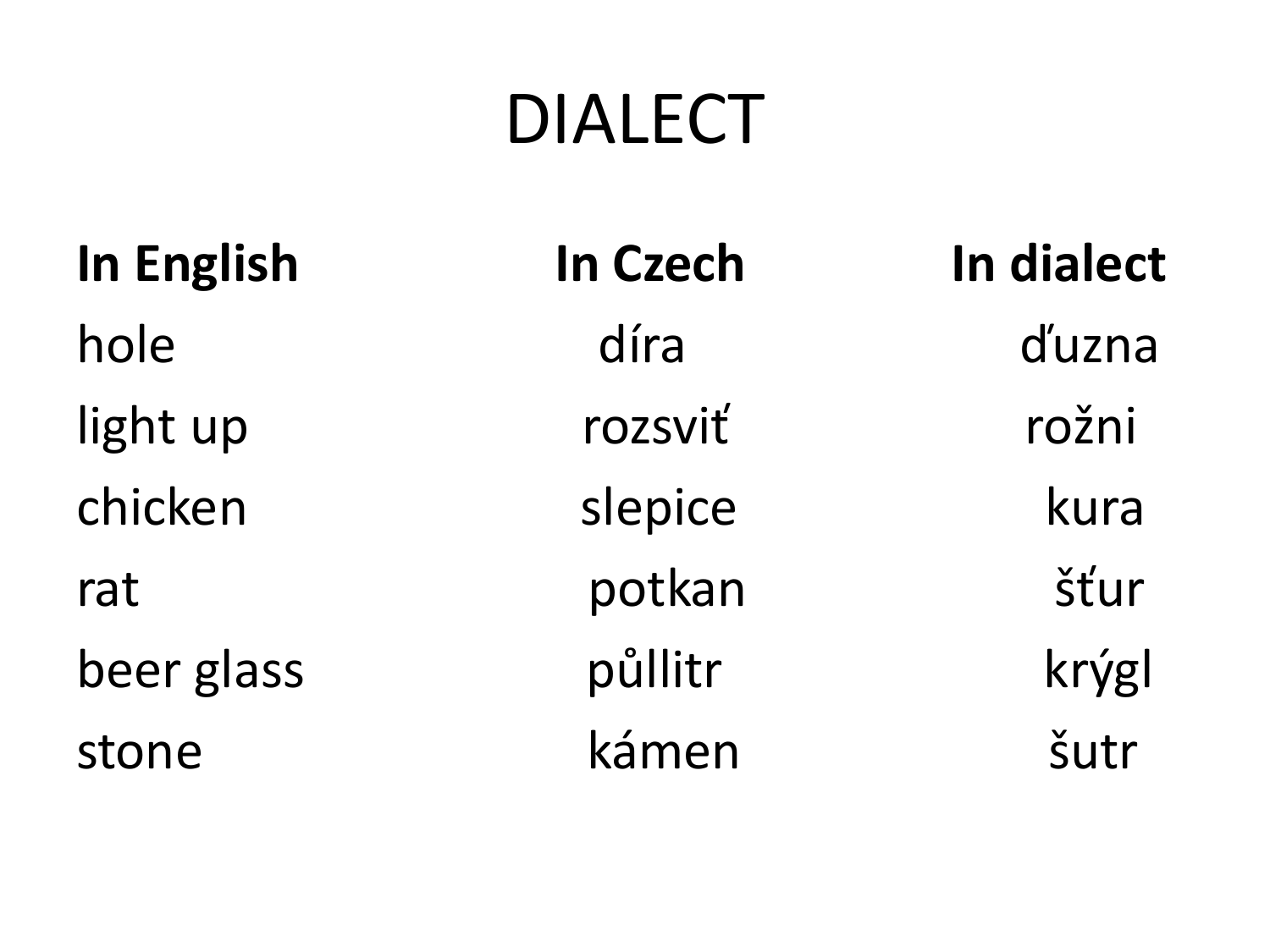#### ATTRACTIONS ABOUT CZECH LANGUAGE

- No country has such a sharp " $\check{r}$ " as Czech Republic.
- Czech and Slovak are so similar that we don't need English to speak.
- We use cases. It means, for example:

My friend's name is Eliška.

I can see Elišku.

I talk about Elišce.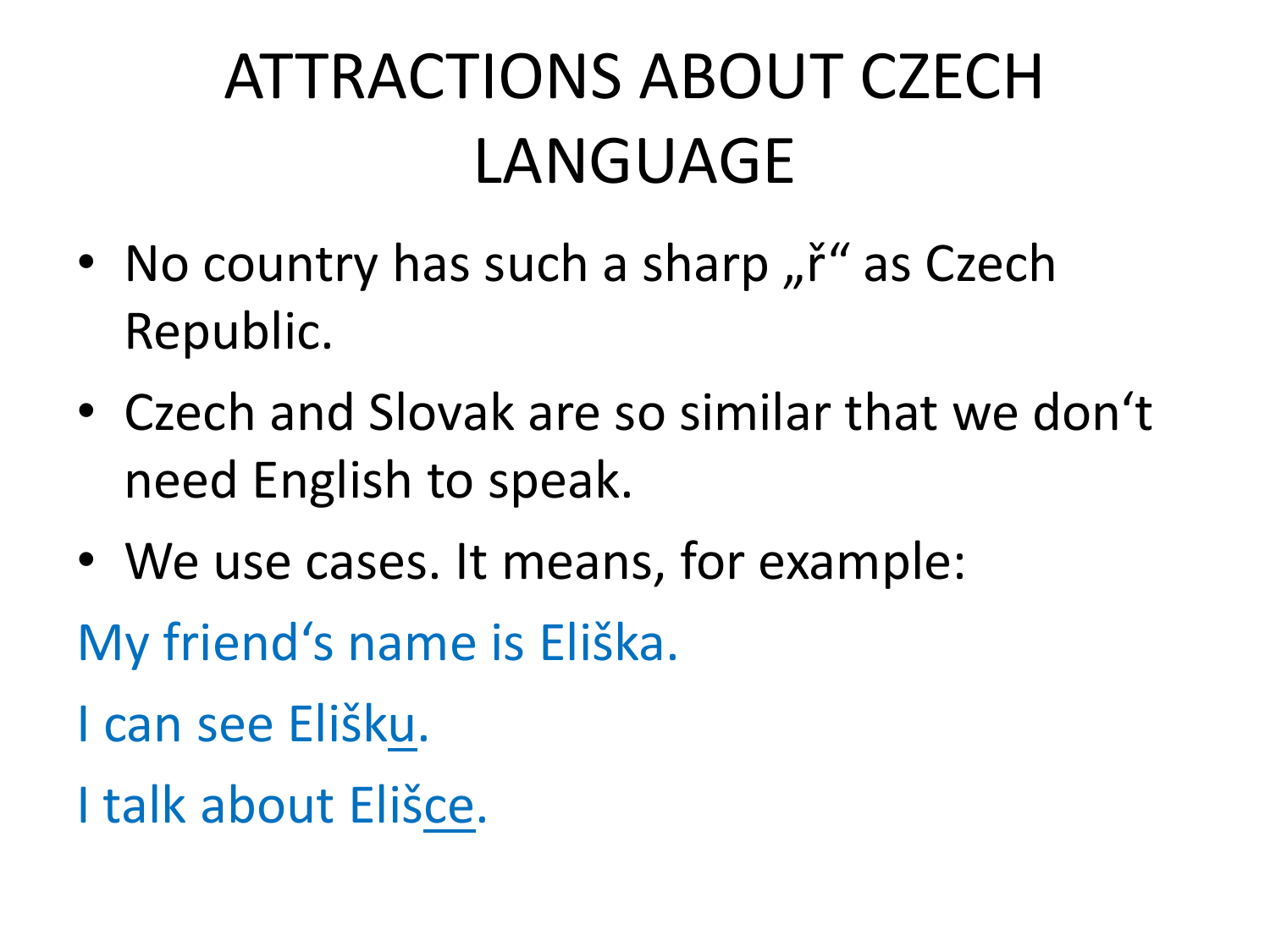## **Guessing compatition**

Here you have some animal names and the task is that you have to guess which animal it is.

1. Ovce

2. Had

3. Papoušek





a parrot a snake



a sheep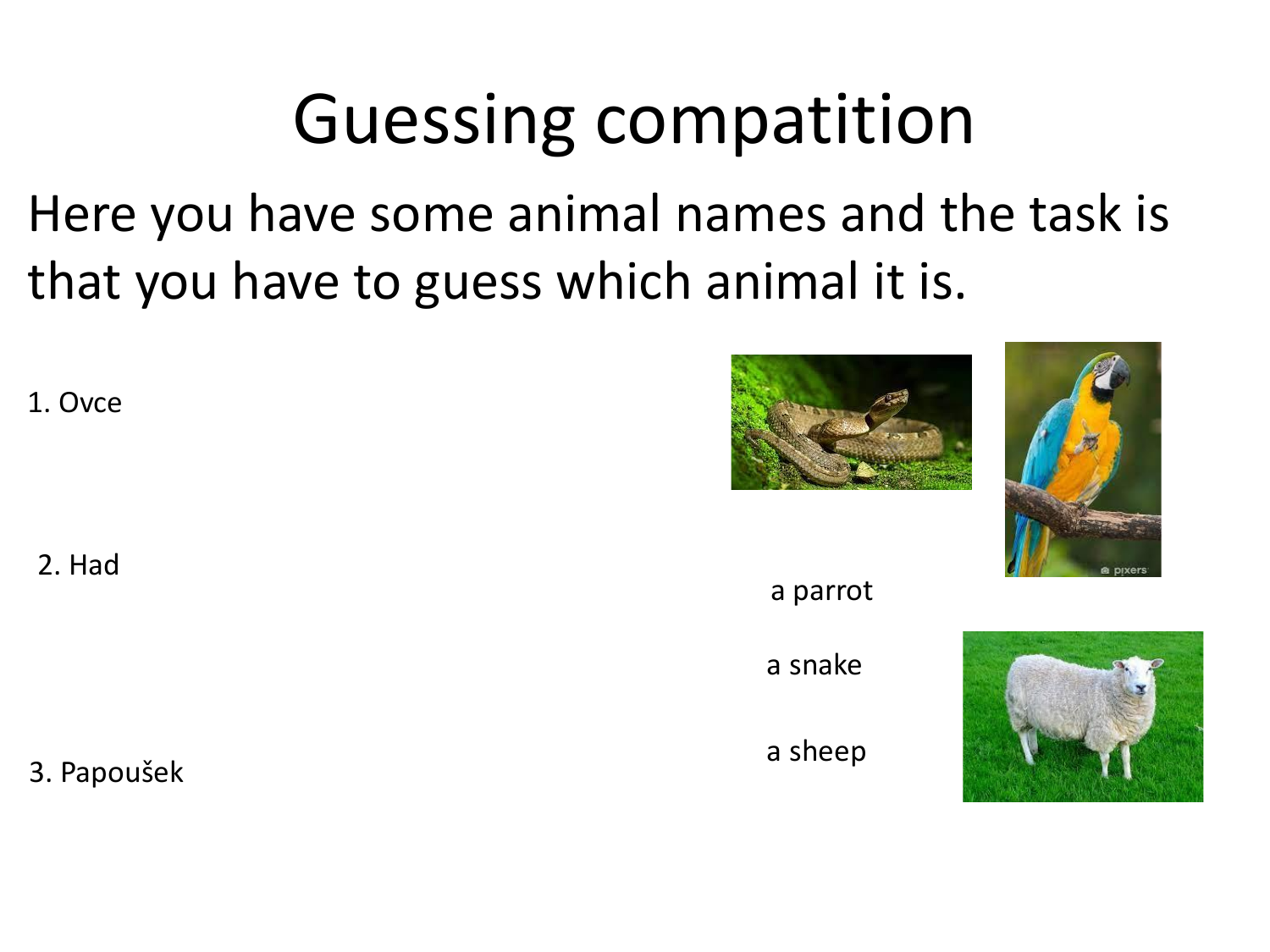#### Guessing compatition

4. Kůň

5. Rybičky







a turtle

a fish

a horse

6. Želva